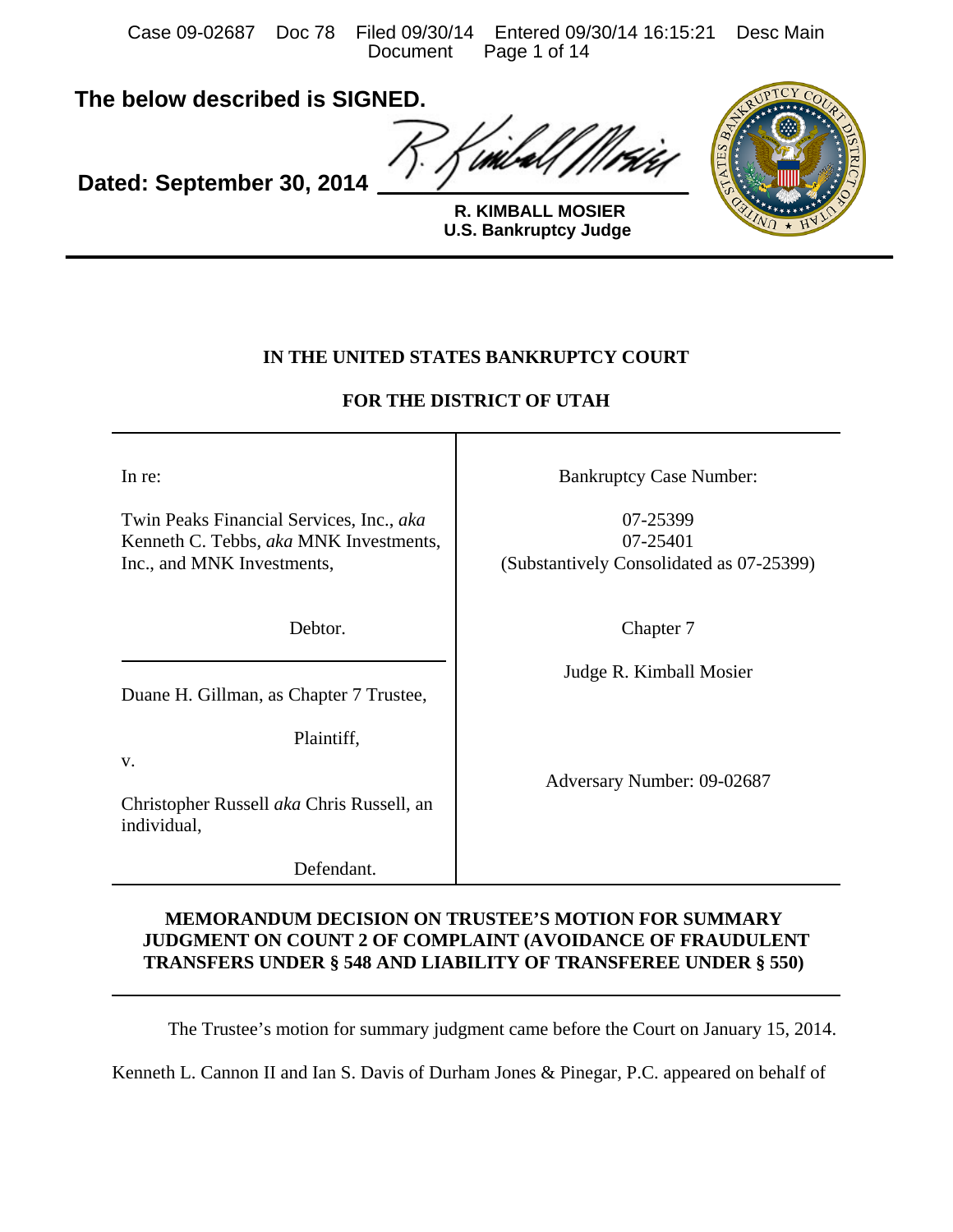#### Case 09-02687 Doc 78 Filed 09/30/14 Entered 09/30/14 16:15:21 Desc Main Page 2 of 14

Duane H. Gillman, the Chapter 7 Trustee (Trustee). Jerome Romero of Jones, Waldo, Holbrook & McDonough, P.C. appeared on behalf of Christopher Russell, the defendant (Defendant) in this adversary proceeding. On February 20, 2014, the Court entered an Order granting the Trustee's motion for summary judgment with respect to Count 1 of the complaint, which was brought under 11 U.S.C. §§ 547 and 550. After considering the pleadings and argument of counsel, the Court makes the following findings and conclusions with respect to Count 2 of the complaint.

#### **I. JURISDICTION**

The Court's jurisdiction over this adversary proceeding is properly invoked under 28 U.S.C. § 1334(b) and § 157(a) and (b). The Trustee's motion seeks an order of this Court avoiding an alleged fraudulent transfer pursuant to 11 U.S.C. § 548,<sup>1</sup> making this a core proceeding under 28 U.S.C. § 157(b)(2)(H). The Court may enter a final order. Venue is proper under the provisions of 28 U.S.C. § 1409.

#### **II. PROCEDURAL BACKGROUND**

The bankruptcy cases of Twin Peaks Financial Services, Inc. and MNK Investments (collectively "Debtor") were commenced by separate petitions for orders for involuntary relief under chapter 11 of the United States Bankruptcy Code. Orders for relief under chapter 11 were entered, and the cases were substantively consolidated under case no. 07-25399. The

 $<sup>1</sup>$  All subsequent statutory references are to Title 11 of the United States Code unless otherwise</sup> indicated.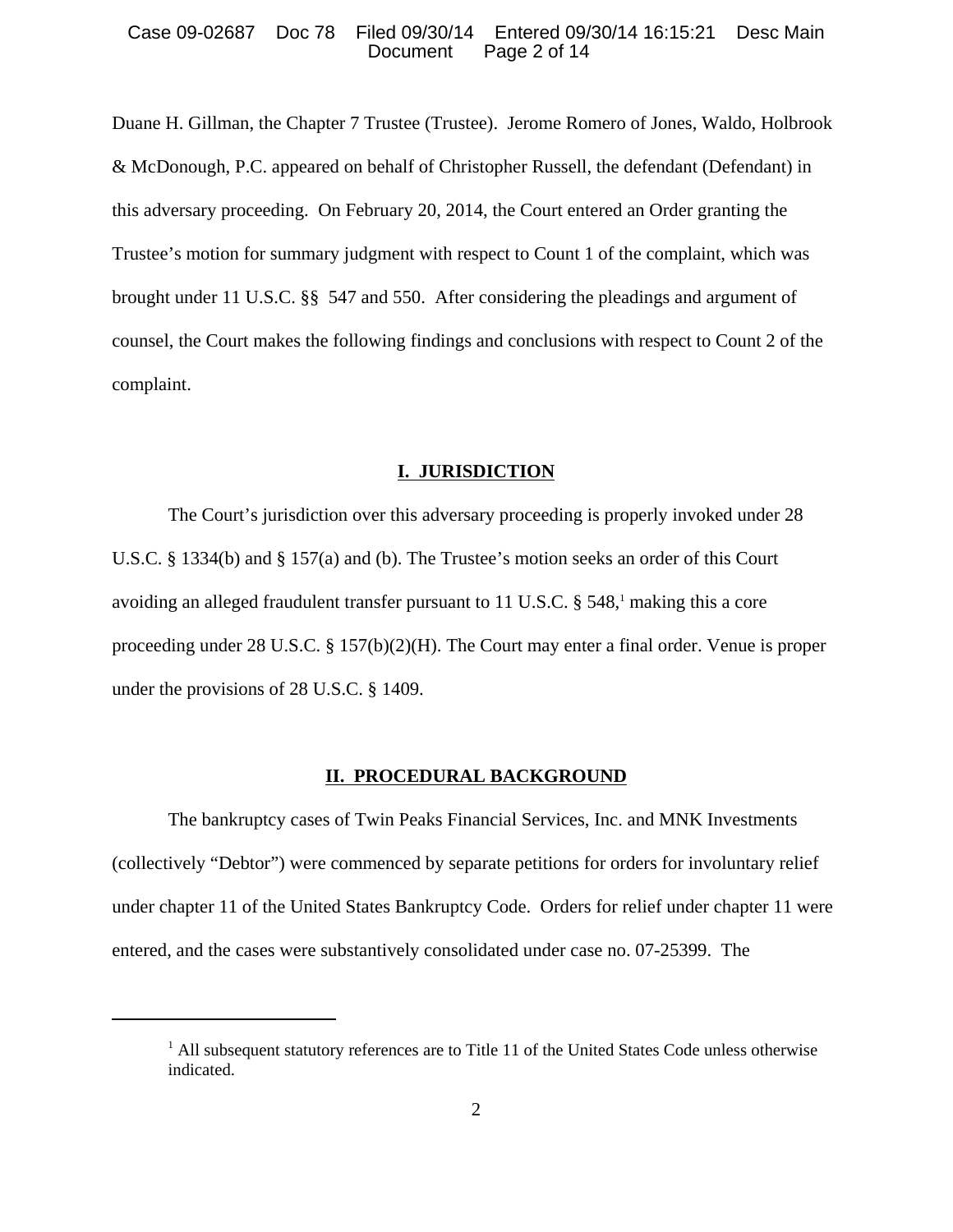#### Case 09-02687 Doc 78 Filed 09/30/14 Entered 09/30/14 16:15:21 Desc Main Page 3 of 14

consolidated cases were converted to chapter 7, and Duane H. Gillman was appointed trustee. A related case, *In re Kenneth C. Tebbs*, case no. 08-20546, was commenced on February 1, 2008. The related case, *In re Kenneth C. Tebbs*, has not been consolidated into case no. 07-25399.

This Court has already determined in the "Ponzi Proceeding"<sup>2</sup> that the Debtor operated a Ponzi scheme. Although the Debtor's purported business was real estate investment, the Debtor primarily funded operations by cash receipts derived from investment-type loans from third party individuals and business entities. For a time those who invested early were able to recoup their initial investment plus their promised return. Payments to these investors were not made from the profits of legitimate business operations, but were paid using the money of subsequent investors. Like all Ponzi schemes must, the Debtor's scheme collapsed, leaving its Johnnycome-latelies owed millions of dollars. This Court has also determined in the "Insolvency Proceeding"<sup>3</sup> that the Debtor was at all times insolvent and engaged in business for which it had an unreasonably small capital.

On November 25, 2009, the Trustee commenced an adversary proceeding against the Defendant, alleging claims of preference under § 547 (Count 1), fraudulent transfer under § 548 (Count 2), and state law fraudulent transfer under § 544(b) (Count 3). The Trustee's complaint seeks to recover a total judgment against the Defendant in the amount of \$441,008.97, which represents the amount the Defendant received in excess of his investment with the Debtor (Transfers).

<sup>2</sup> Misc. Adv. Proc. No. 11-8006, Docket No. 56.

<sup>3</sup> Misc. Adv. Proc. No. 11-8005, Docket No. 56.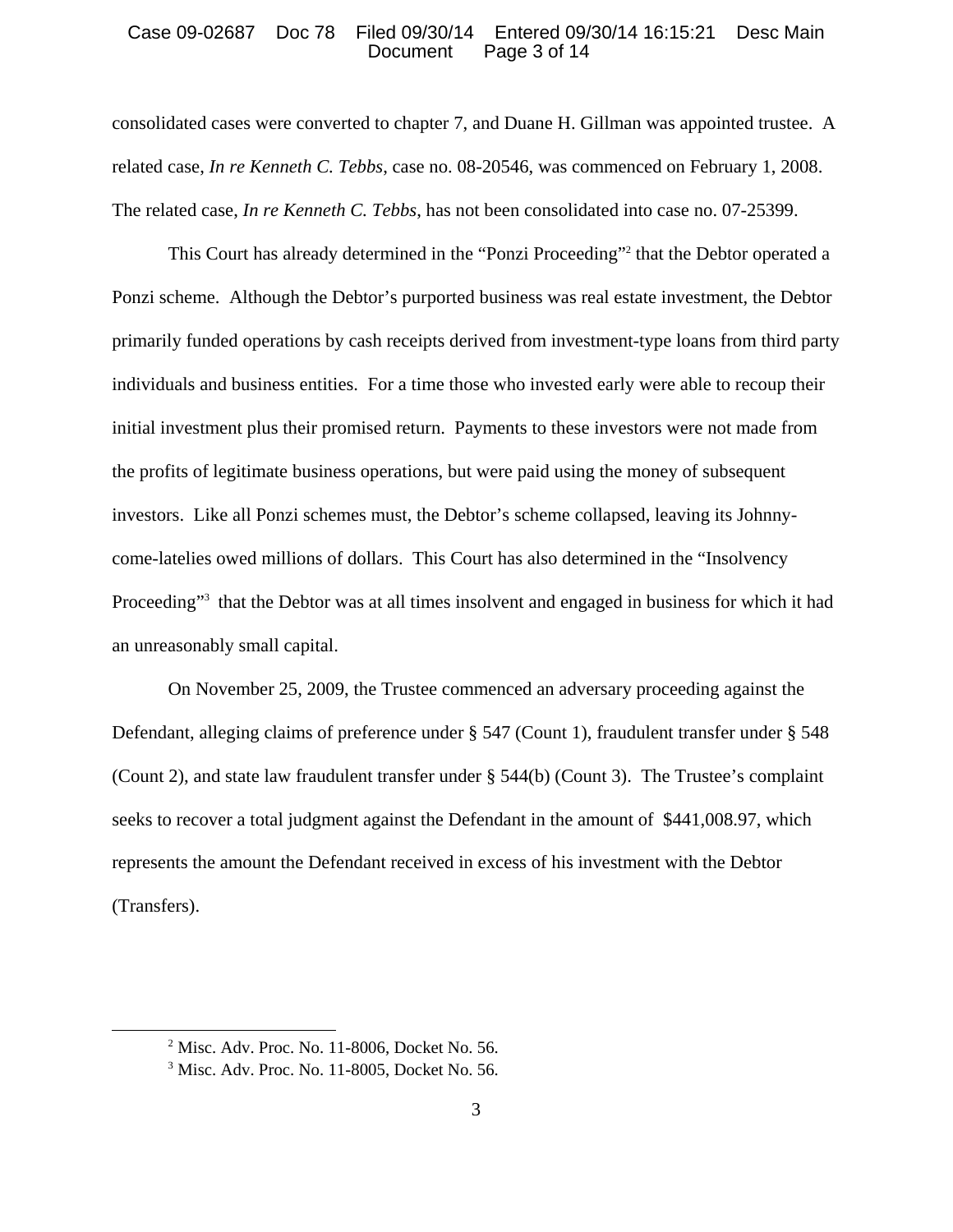#### Case 09-02687 Doc 78 Filed 09/30/14 Entered 09/30/14 16:15:21 Desc Main Page 4 of 14

On May 15, 2013, the Trustee filed a motion for summary judgment with respect to Counts 1 and 2.<sup>4</sup> Although the Defendant filed a memorandum in opposition to the Trustee's motion for summary judgment under Count 1, he did not contest the entry of summary judgment under Count 1 either in the pleadings or in the hearings on the motion for summary judgment. After the Trustee offered evidence in support of his motion under Count 1, the Defendant either did not dispute the Trustee's evidence with contradictory evidence or admitted the evidence, and on February 20, 2014, the Court granted the Trustee's motion for summary judgment under Count 1 of the complaint in the principal amount of \$234,590.00.

### **III. UNDISPUTED FACTS**

1. On August 13, 2012, the Court entered findings and conclusions and a judgment in the Insolvency Proceeding, case no. 11-8005. In doing so, the Court found that the Debtor was insolvent within the meaning of the Bankruptcy Code since the commencement of its operations and was engaged in a business for which it had unreasonably small capital.

2. On August 13, 2012, the Court entered findings and conclusions in the Ponzi Proceeding, case no. 11-8006. The Court found that all four characteristics of a Ponzi scheme are present in the Debtor's case: 1) the returns to investors were not financed through the success of the underlying business venture; 2) the returns to investors were taken from newly attracted investments; 3) investors were promised large returns; and 4) initial investors received promised returns, which attracted additional investors. Accordingly, the Court found that the Debtor operated as a Ponzi scheme.

<sup>&</sup>lt;sup>4</sup> Because the Trustee's motion did not seek summary judgment on Count 3, the Court will not address the Trustee's § 544(b) fraudulent transfer claim in this decision.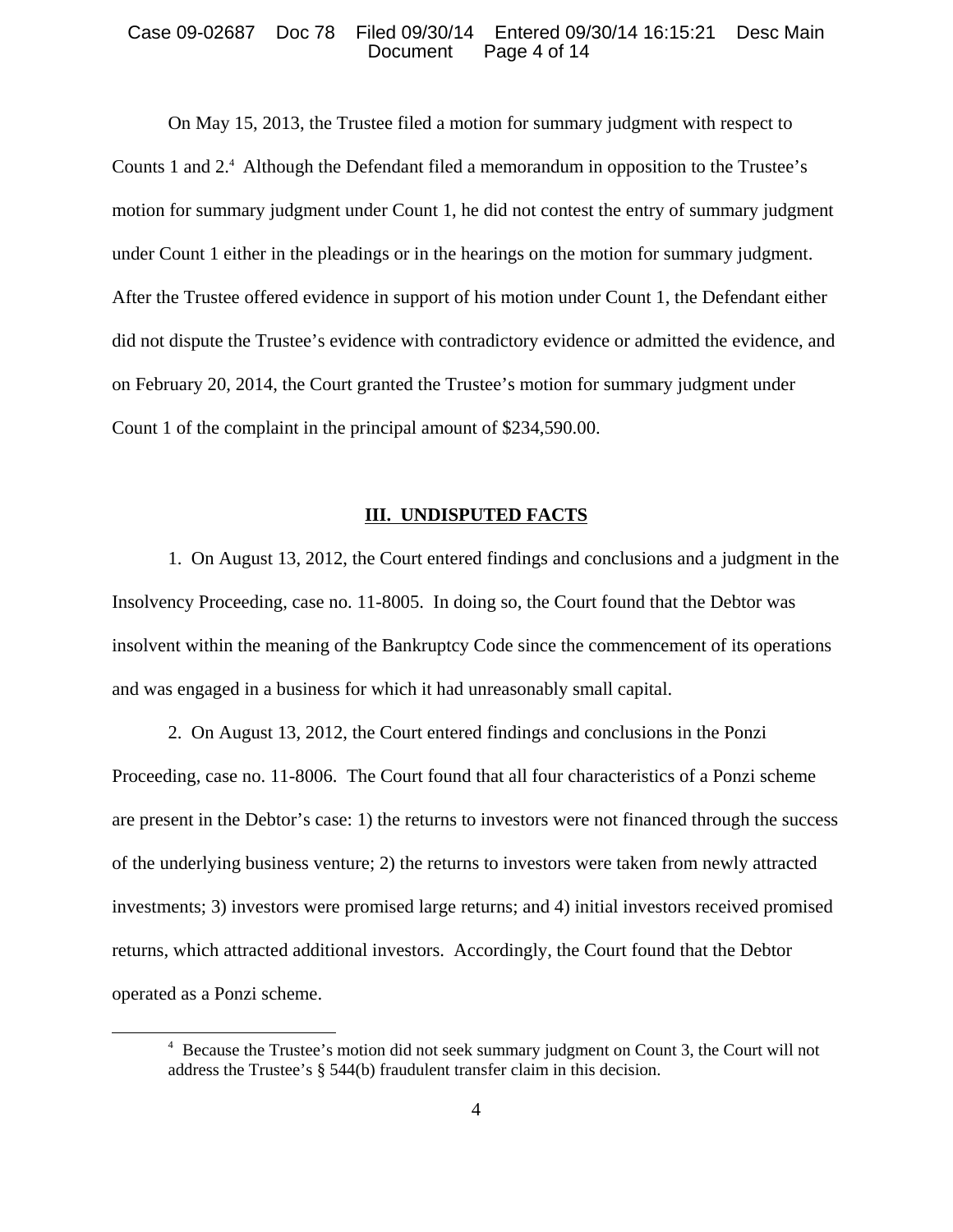#### Case 09-02687 Doc 78 Filed 09/30/14 Entered 09/30/14 16:15:21 Desc Main Page 5 of 14

3. Between June 28, 2006 and October 13, 2006, the Debtor received transfers from the Defendant totaling \$520,000.00.

4. In return for the \$520,000.00 total investment, the Defendant was paid a total of \$961,008.97 by the Debtor, thus allowing the Defendant to receive \$441,008.97 more than he had invested with the Debtor.

5. On December 2, 2005, the Defendant transferred funds totaling \$465,000.00 to Canyon View Title at the direction of Kenneth Tebbs.

6. On December 7, 2005, the Defendant transferred funds totaling \$100,000.00 to Canyon View Title at the direction of Kenneth Tebbs.

7. On January 26, 2006, the Defendant transferred funds totaling \$148,035.48 to Canyon View Title at the direction of Kenneth Tebbs. The \$148,035.48 was loaned to an individual or entity other than the Debtor.

8. On January 27, 2006, the Defendant transferred funds totaling \$151,900.00 to Canyon View Title at the direction of Kenneth Tebbs.

9. On February 2, 2006, the Defendant transferred funds totaling \$145,000.00 to Canyon View Title at the direction of Kenneth Tebbs.

10. There is no evidence that the transfers of December 2, 2005, December 7, 2005, January 26, 2006, January 27, 2006, or February 2, 2006, benefitted the Debtor.

11. Kenneth Tebbs is a separate individual and is not the Debtor, nor has the bankruptcy case captioned *In re Kenneth Tebbs,* case no. 08-20546, been substantively consolidated into the Debtor's bankruptcy case.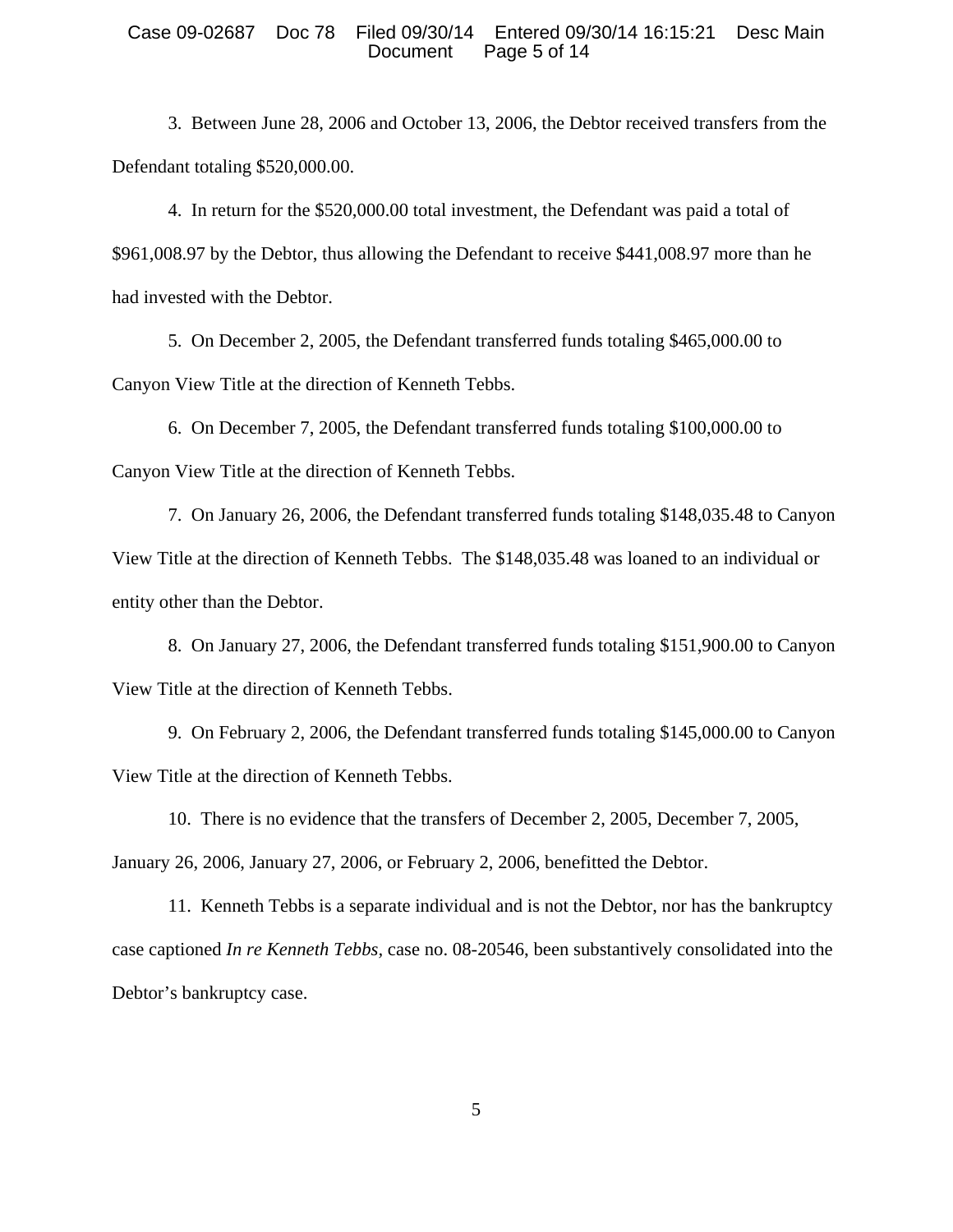## **IV. ANALYSIS**

Summary judgment is appropriate when there is no genuine dispute as to any material fact and the moving party is entitled to judgment as a matter of law.<sup>5</sup> "A fact is 'material' if, under the governing law, it could have an effect on the outcome of the lawsuit."<sup>6</sup> "Only disputes over facts that might affect the outcome of the suit under the governing law will properly preclude the entry of summary judgment."<sup>7</sup> There is no genuine dispute that the Defendant paid \$520,000.00 directly to the Debtor and received \$961,008.97 directly from the Debtor. If the Court looks exclusively at the Defendant's dealings with the Debtor, the Defendant received \$441,008.97 in excess of his investments with the Debtor. The Defendant asserts that the Court should consider all of his transactions with Kenneth Tebbs because the actions were all part of a single fraudulent scheme. The Defendant maintains that he paid a total of \$1,725,635.48 to Tebbs's entities and received only \$1,216,164.00 and he is therefore a net loser in Tebbs's scheme. The Defendant disputes that the Transfers were made with the subjective intent to hinder, delay, and defraud creditors. The Defendant also asserts that the Debtor was part of Tebbs's fraudulent scheme and that he has a fraud claim against the Debtor that provides a valid defense to the Trustee's fraudulent transfer claim.

# **A. The Defendant's Transactions With the Debtor and Kenneth Tebbs Must Be Viewed Separately.**

The Defendant complains that the Trustee and his expert have isolated and compared only the funds that went into the Twin Peaks bank account while ignoring that Tebbs's Ponzi

 $<sup>5</sup>$  Fed. R. Civ. P. 56(a), made applicable in adversary proceedings by Fed. R. Bankr. P. 7056.</sup>

<sup>6</sup>  *Adamson v. Multi Cmty. Diversified Servs., Inc.,* 514 F.3d 1136, 1145 (10th Cir. 2008).

<sup>7</sup> *Anderson v. Liberty Lobby, Inc.*, 477 U.S. 242, 248, 106 S. Ct. 2505 (1986).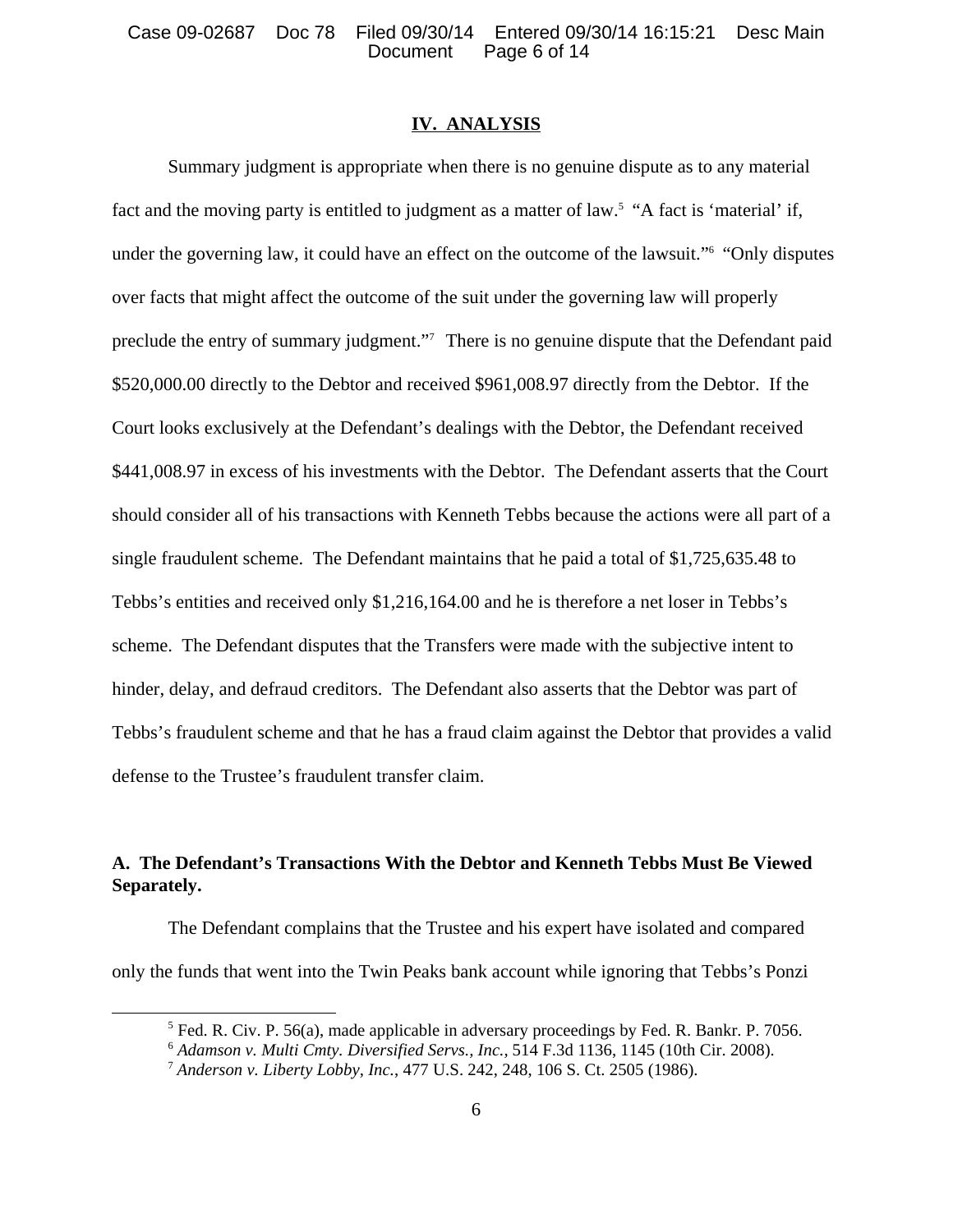#### Case 09-02687 Doc 78 Filed 09/30/14 Entered 09/30/14 16:15:21 Desc Main Page 7 of 14

scheme was much broader in scope. The Defendant argues that his investment of \$1,725,635.48 with Tebbs should be viewed as his investment or "undertaking" for purposes of § 548. The Trustee has not disputed that Tebbs's fraudulent scheme may have extended beyond the Debtor's business operations, and the Court will accept the Defendant's assertion as an undisputed fact. However, the fact that Tebbs's fraudulent scheme may have extended beyond the Debtor's business operations does not automatically permit this Court to ignore Tebbs's and the Debtor's separateness.

"[S]ubstantive consolidation merges the assets and liabilities of the debtor entities into a unitary debtor estate."8 A question central to the appropriateness of substantive consolidation is whether the economic prejudice of continued debtor separateness outweighs the economic prejudice of consolidation.<sup>9</sup> Tebbs's bankruptcy and the Debtor's bankruptcy have been pending for more than six years. The cases have not been substantively consolidated, and it would be inappropriate for this Court to ignore the separateness of these two debtors. The situation is akin to two individuals perpetuating a fraudulent scheme. Unless the cases of the two debtors are substantively consolidated, payments made to one debtor cannot also be deemed to be payments made to the other debtor. After a careful weighing of the prejudice and benefits to all creditors, the Court must observe the separateness of the Debtor and Tebbs.

### **B. Fraudulent Transfer Law and the Ponzi Presumption.**

The Defendant did not contest the Ponzi Proceeding and he concedes that the Trustee has established that the Debtor was operating a Ponzi scheme. Once the Court has determined that

<sup>8</sup> *Woburn Associates v. Kahn (In re Hemingway Transp., Inc.)*, 954 F.2d 1, 11-12 (1st Cir. 1992). 9 *See Reider v. FDIC (In re Reider)*, 31 F.3d 1102, 1106-1107 (11th Cir. 1994).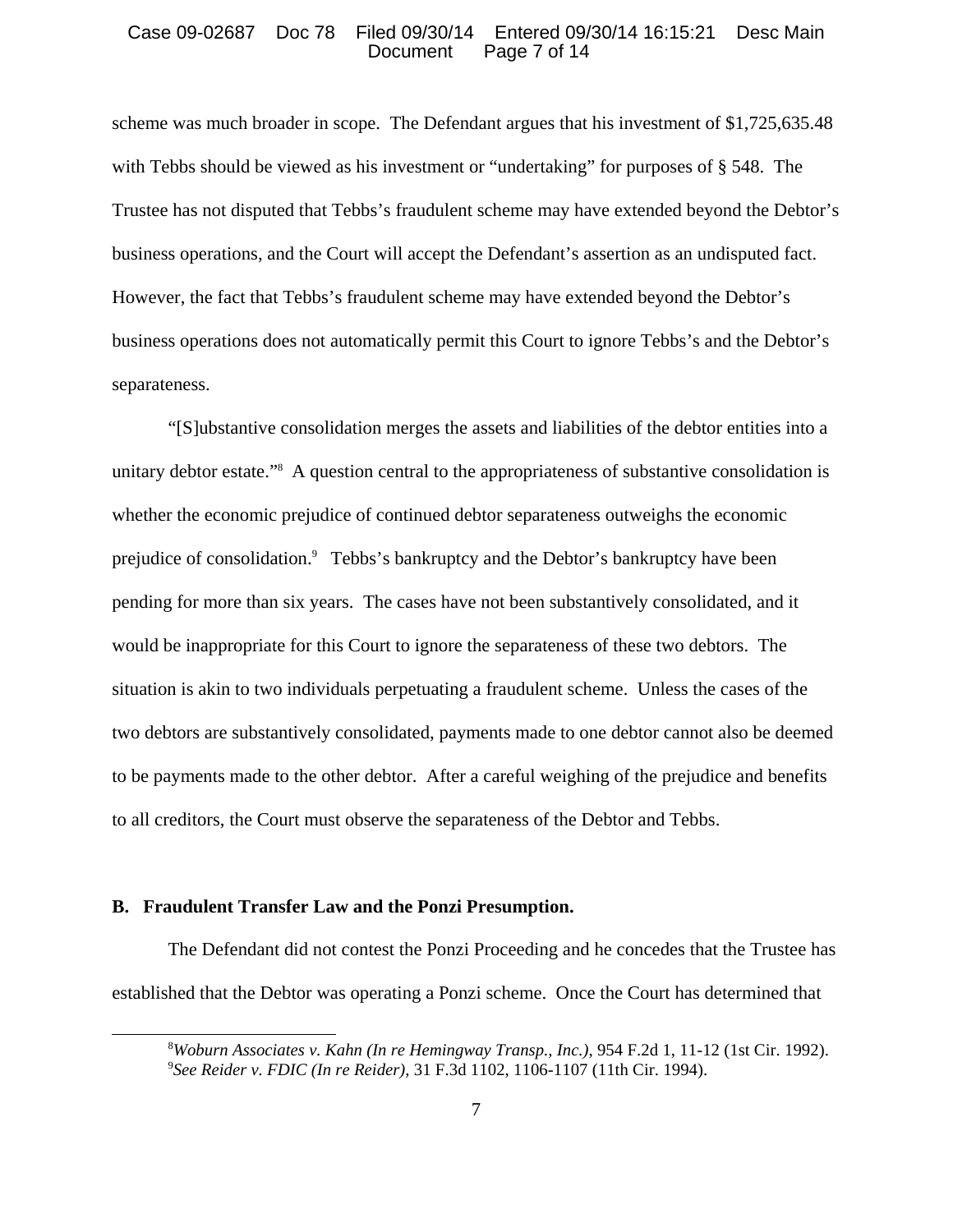#### Case 09-02687 Doc 78 Filed 09/30/14 Entered 09/30/14 16:15:21 Desc Main Page 8 of 14

the Debtor was operating a Ponzi scheme, the "Ponzi presumption" arises. Once the Ponzi presumption is established, the requisite intent to defraud is presumed, and the burden of establishing a statutory defense shifts to the transferee.10 The Ponzi presumption provides that "'[t]he mere existence of a Ponzi scheme is sufficient to establish actual intent to defraud.'"11 "One can infer an intent to defraud future undertakers from the mere fact that a debtor was running a Ponzi scheme. Indeed, no other reasonable inference is possible."12

# **C. The Defendant's Alleged Fraud Claim Does Not Constitute "Value" for Purposes of § 548.**

The Defendant asserts that he has a fraud claim, which gives him a legally enforceable claim. For purposes of evaluating the Defendant's assertion with respect to his claim for fraud, the Court will assume that the Defendant has a claim for fraud against the Debtor in the amount of \$1,725,635.48, the full amount the Defendant alleges. The Court is making this assumption for purposes of this motion only, accepting the proposition that a party may have a claim against all parties participating in a fraud for all of the party's damages, even though a participant in the fraud may not have received property as a result of the fraud. Although the Defendant's briefs do not go into great detail, the Court concludes that the Defendant contends that his alleged fraud claim constitutes "value" for purposes of § 548 that was given in exchange for the Transfers.

A trustee may avoid a transfer under  $\S$  548(a)(1)(B) if the debtor received less than a reasonably equivalent value in exchange for the transfer. Additionally, under § 548(c), a

<sup>10</sup> *SEC v. Mgmt. Solutions, Inc*., No. 2:11-CV-1165-BSJ, 2013 WL 4501088, at \*6 (D. Utah Aug. 22, 2013).

<sup>11</sup>*Id*. (quoting *Donell v. Kowell*, 533 F.3d 762, 770 (9th Cir. 2008).

<sup>12</sup> *Merrill v. Abbott (In re Indep. Clearing House Co.)*, 77 B.R. 843, 860 (D. Utah 1987).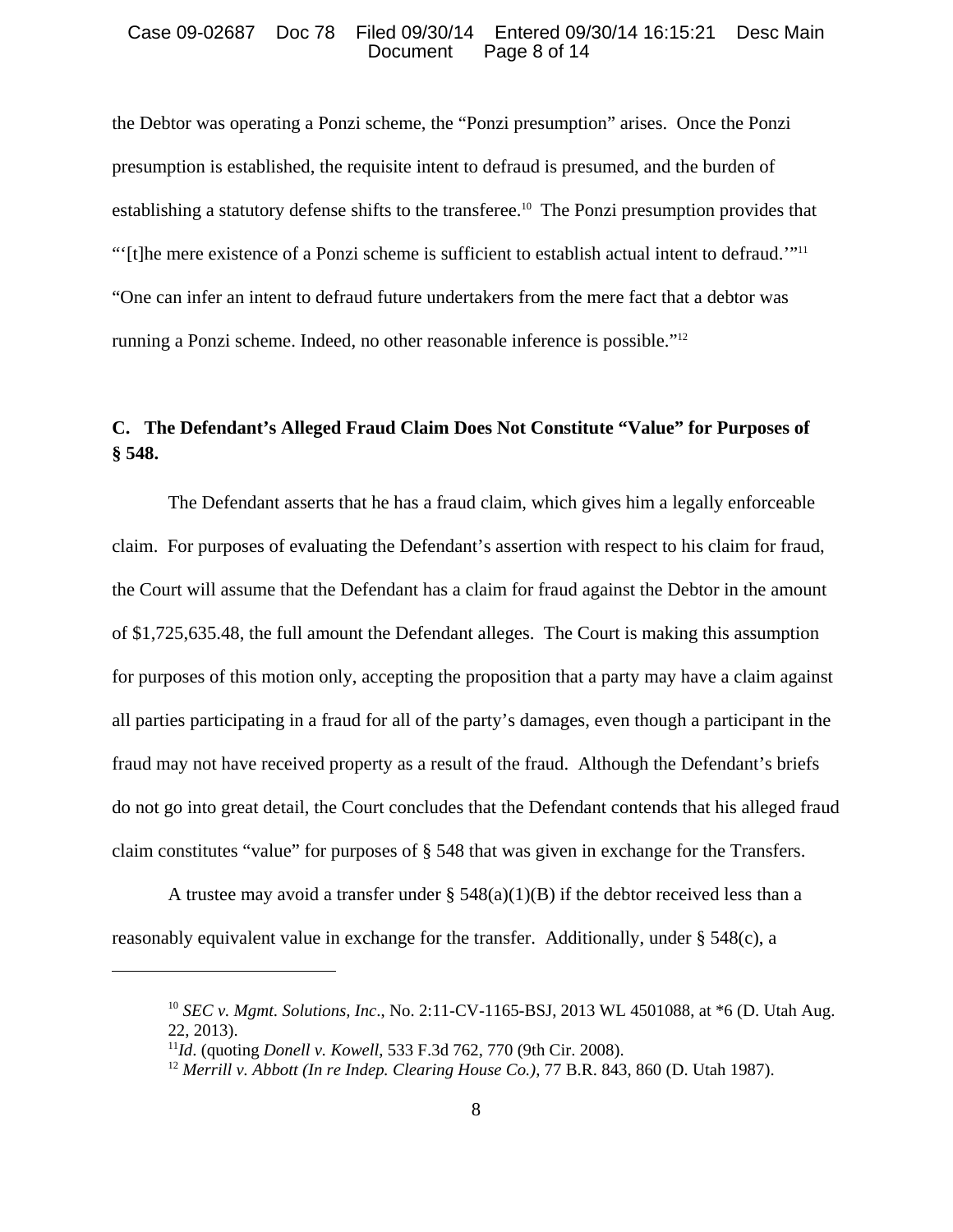#### Case 09-02687 Doc 78 Filed 09/30/14 Entered 09/30/14 16:15:21 Desc Main Page 9 of 14

transferee may retain any interest transferred to the extent the transferee gave value to the debtor in exchange for the interest transferred. In order to defend against the Trustee's  $\S$  548(a)(1)(B) claim, or avail himself of the protection of § 548(c), the Defendant must have given value in exchange for the Transfers he received. The parties do not dispute that the Defendant gave value in the amount of his investment or "undertaking" with the Debtor. The legal dispute is whether the Defendant gave value for the \$441,008.97 that he received in excess of his investment.

Section  $548(d)(2)(A)$  defines "value," for purposes of § 548, as "property, or satisfaction . . . of a present or antecedent debt of the debtor . . . ." The "property" the Defendant gave—his investment—has already been taken into account, and the Defendant gave the Debtor no other "property" in exchange for the Transfers. Therefore, the only value the Defendant can assert that he gave in exchange for the Transfers is the satisfaction of a present or antecedent debt—presumably his alleged fraud claim. The Court must therefore determine whether the Defendant's alleged fraud claim constitutes value for purposes of § 548 and whether it was given in exchange for the Transfers.

Given the undisputed facts of the case, the Transfers were not given in exchange for satisfaction of the Defendant's alleged fraud claim. On the date of the Transfers, the Defendant had not asserted a fraud claim. The Transfers were made pursuant to certain investment contracts promoted by the Debtor (Investment Contracts). There was no other reason for the Transfers, and the Defendant cannot now argue that the Transfers were made in exchange for satisfaction of his alleged fraud claim.

9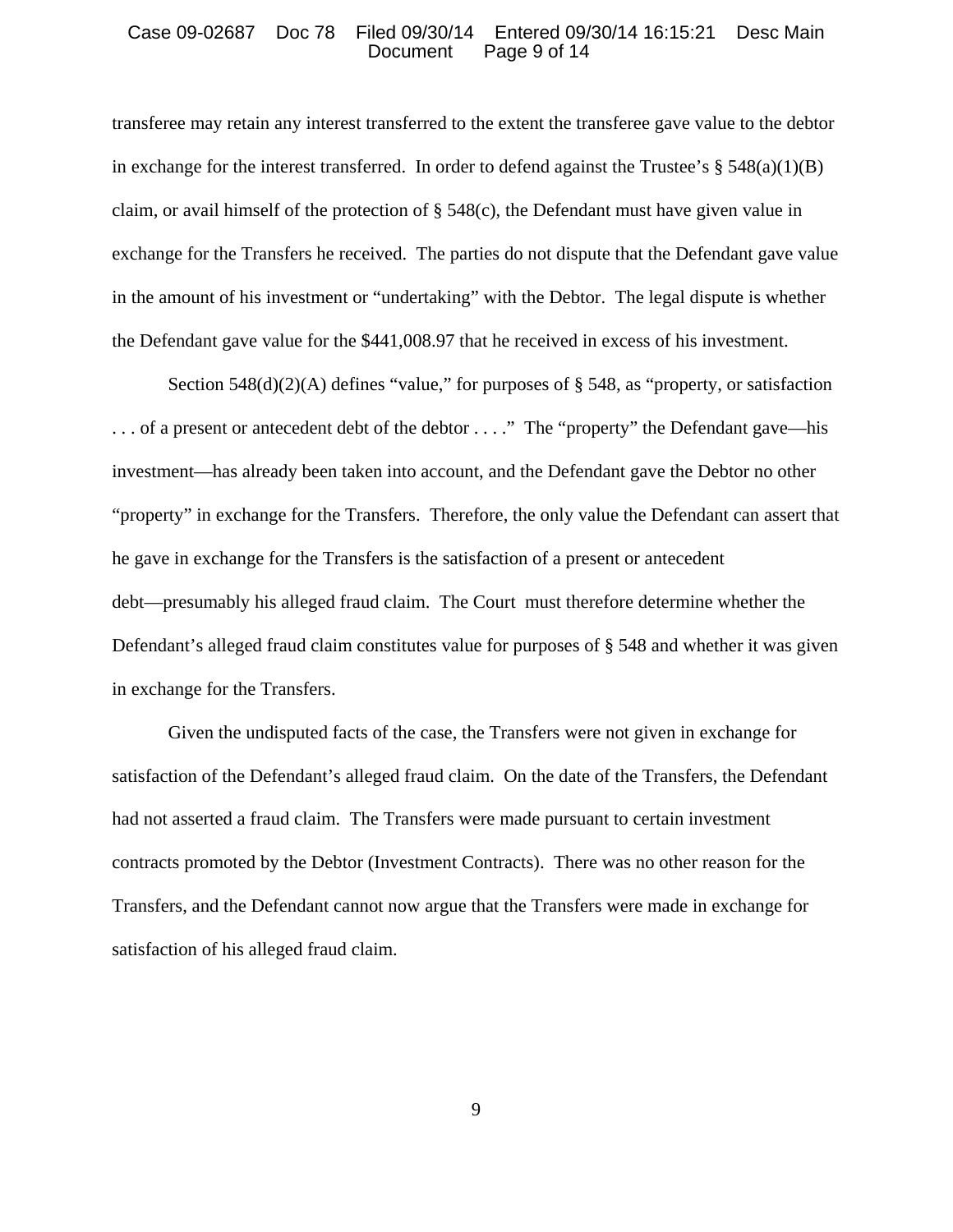#### **D. The Transfers May Be Avoided Under § 548.**

The Trustee may avoid the Transfers under  $\S$  548(a)(1)(A) or (B).

# **1. The Trustee Has Established the Elements of § 548(a)(1)(A).**

To avoid a fraudulent transfer under 11 U.S.C.  $\S$  548(a)(1)(A), the Trustee must demonstrate: (1) that the Debtor transferred to the Defendant an interest of the Debtor in property within the two years prior to the petition date, and (2) that the Debtor made such transfer with actual intent to hinder, delay, or defraud other creditors of the Debtor. The first element has been established by the undisputed facts. The second element is established as a matter of law by the Ponzi Proceeding and the Ponzi presumption arising from the order in that proceeding.

# **2. The Trustee Has Established the Elements of § 548(a)(1)(B).**

The Defendant did not directly address the Trustee's  $\S$  548(a)(1)(B) claim, but the Court assumes that the Defendant does not concede that the Trustee has established the elements of this claim. The Trustee may establish his claim under  $\S$  548(a)(1)(B) if he proves: (1) that the Debtor transferred to the Defendant an interest of the Debtor in property within two years of the petition date, and (2) the Debtor received less than a reasonably equivalent value in exchange for such transfer, and either (a) the Debtor was insolvent on the date that the transfer was made, or (b) the Debtor was engaged in business for which any property remaining with the Debtor was an unreasonably small capital. It is undisputed that the Transfers were property of the Debtor, made within two years of the petition date, and that the Debtor was insolvent when the Transfers were made. As discussed above, the Defendant's potential fraud claim did not constitute value given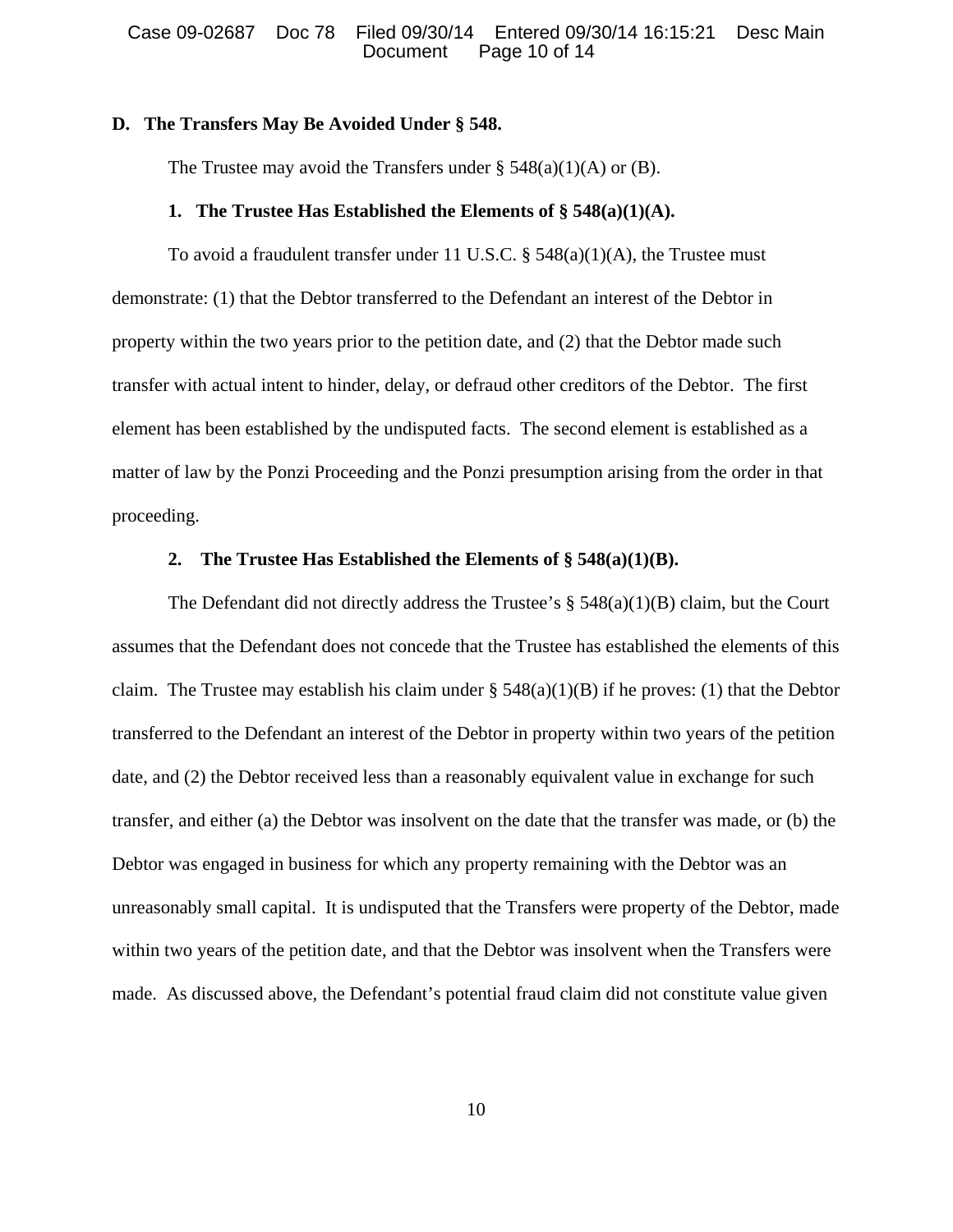#### Case 09-02687 Doc 78 Filed 09/30/14 Entered 09/30/14 16:15:21 Desc Main Page 11 of 14

in exchange for the Transfers, and the Defendant gave no other value in excess of his undertaking. The Trustee has therefore established his  $\S$  548(a)(1)(B) claim.

### **3. The Defendant Cannot Retain the Transfers Under § 548(c).**

Section 548(c) provides:

Except to the extent that a transfer or obligation voidable under this section is voidable under section 544, 545, or 547 of this title, a transferee or obligee of such a transfer or obligation that takes for value and in good faith has a lien on or may retain any interest transferred or may enforce any obligation incurred, as the case may be, to the extent that such transferee or obligee gave value to the debtor in exchange for such transfer or obligation.

Pursuant to this statutory provision, if the payments to the Defendant were fraudulent

conveyances, the Defendant is protected to the extent he took for "value" and in "good faith."

The *Independent Clearing House* court made clear that in Ponzi scheme cases, only the amount

of a defendant's undertaking constitutes "value," and credit cannot also be given for amounts in

excess of that undertaking.<sup>13</sup> "To allow an undertaker to enforce his contract to recover promised

returns in excess of his undertaking would be to further the debtors' fraudulent scheme at the

expense of other undertakers."14 For that reason, the court in *Independent Clearing House*

looked beyond the terms of the contract to the underlying facts to determine whether the contract

was unenforceable on public policy grounds.<sup>15</sup> Looking at the underlying facts, the court found

that "any money that a defendant might recover in excess of his undertaking in an action on the

contract could not come from the debtors but would have to come from money that rightfully

belonged to other, defrauded undertakers."16

<sup>13</sup> *In re Indep. Clearing House Co.*, 77 B.R. at 861; *see also Sender v. Buchanan (In re Hedged-Investments Assocs., Inc.),* 84 F.3d 1286, 1290 (10th Cir. 1996). 14 *In re Indep. Clearing House Co.*, 77 B.R. at 858.

<sup>&</sup>lt;sup>15</sup> *Id.* (citation omitted).

 $16$  *Id.*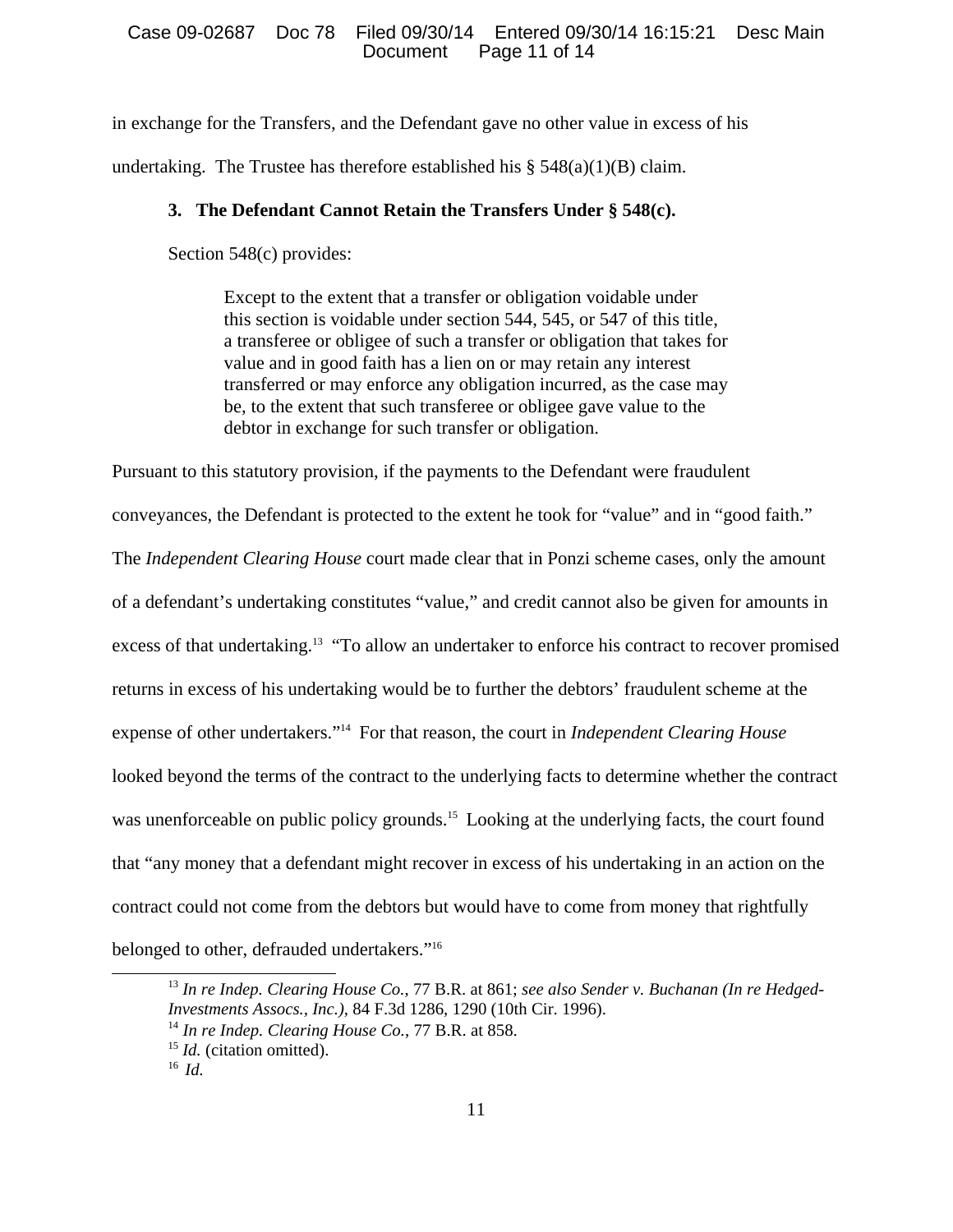#### Case 09-02687 Doc 78 Filed 09/30/14 Entered 09/30/14 16:15:21 Desc Main Page 12 of 14

As previously discussed, Defendant's alleged fraud claim was not value within the meaning of § 548, and the Transfers were not made in exchange for the Defendant's potential fraud claim but were made pursuant to the Investment Contracts. As with the contract claims in *Hedged-Investments* and *Independent Clearing House*, to allow the Defendant to retain his avoidable fictitious Ponzi scheme profits by asserting they were in payment of his fraud claim would frustrate the purpose of the fraudulent transfer statute, and would allow the Defendant to profit "at the expense of those who entered the scheme late and received little or nothing."17

## **E. The Transfers May Be Recovered Under § 550.**

The Trustee seeks to recover the Transfers or their value pursuant to  $\S 550(a)$ . The Trustee bears the burden of proving that the Transfers were transferred to the Defendant as the initial transferee. The Trustee has met this burden by showing there is no genuine dispute that the Transfers were transferred to the Defendant as the initial transferee. Therefore, the Defendant is liable to the Trustee for the value of the Transfers under § 550.

#### **V. CONCLUSION**

The Trustee has established his claims under  $\S$  548(a)(1)(A) and (B). The Defendant's attempted distinction between the contract claims and the Defendant's potential fraud claim is not meaningful. The Defendant's potential fraud claim does not constitute "value" as defined under §  $548(d)(2)(A)$ , and the Transfers were not given in satisfaction of the Defendant's

<sup>17</sup> *Id.* at 870.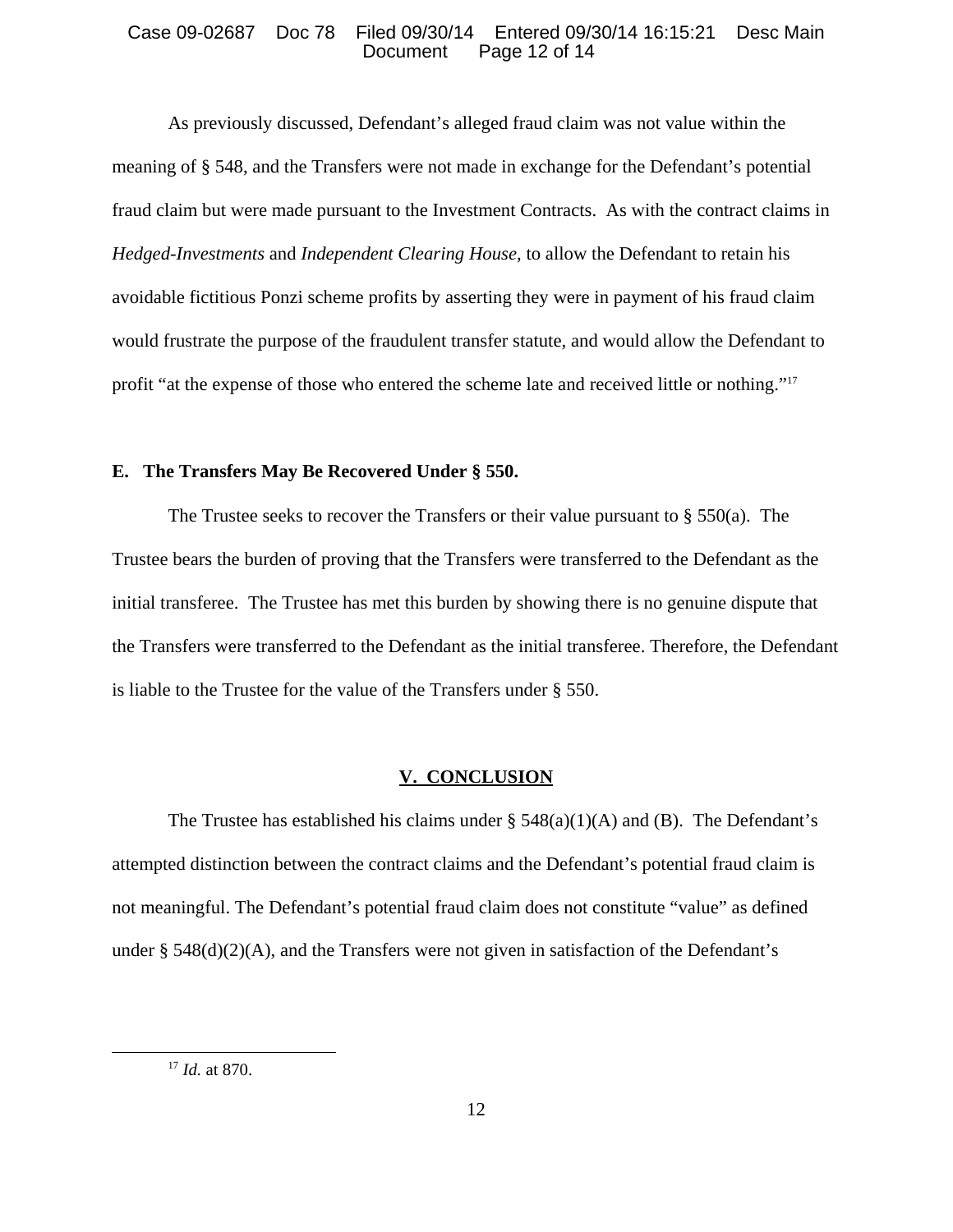## Case 09-02687 Doc 78 Filed 09/30/14 Entered 09/30/14 16:15:21 Desc Main Page 13 of 14

potential fraud claim. Therefore, the Court will grant the Trustee's motion for summary

judgment with respect to Count 2 of the Trustee's complaint.

---------------------------------------End of Document--------------------------------------------------------